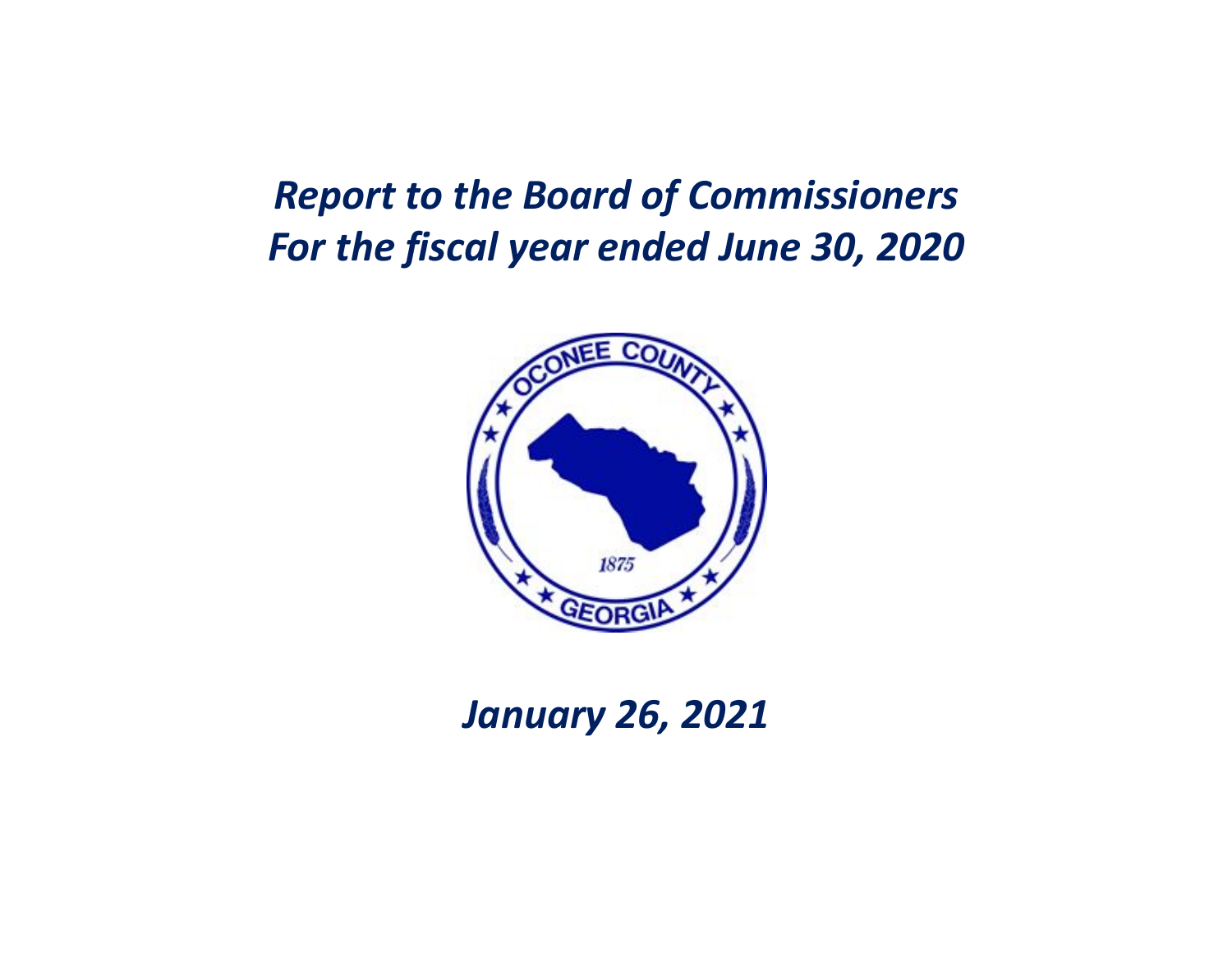# **Audit Opinion – Pages 1‐3**

#### **Oconee County's Responsibilities**

The financial statements are the responsibility of Oconee County's management.

#### **Rushton & Company's Responsibilities**

As independent auditors for Oconee County, our responsibility is to express opinions on the fair presentation of the financial statements.

#### **Auditing Standards**

We audited the County's financial statements in accordance with auditing standards generally accepted in the United States of America and *Government Auditing Standards* issued by the Comptroller General of the United States.

#### **Unmodified Opinion**

In our opinion, the financial statements present fairly, in all material respects, the financial position of Oconee County, Georgia, as of June 30, 2020, and the respective changes in financial position and, where applicable, cash flows for the year then ended.

# **ERUSHTON**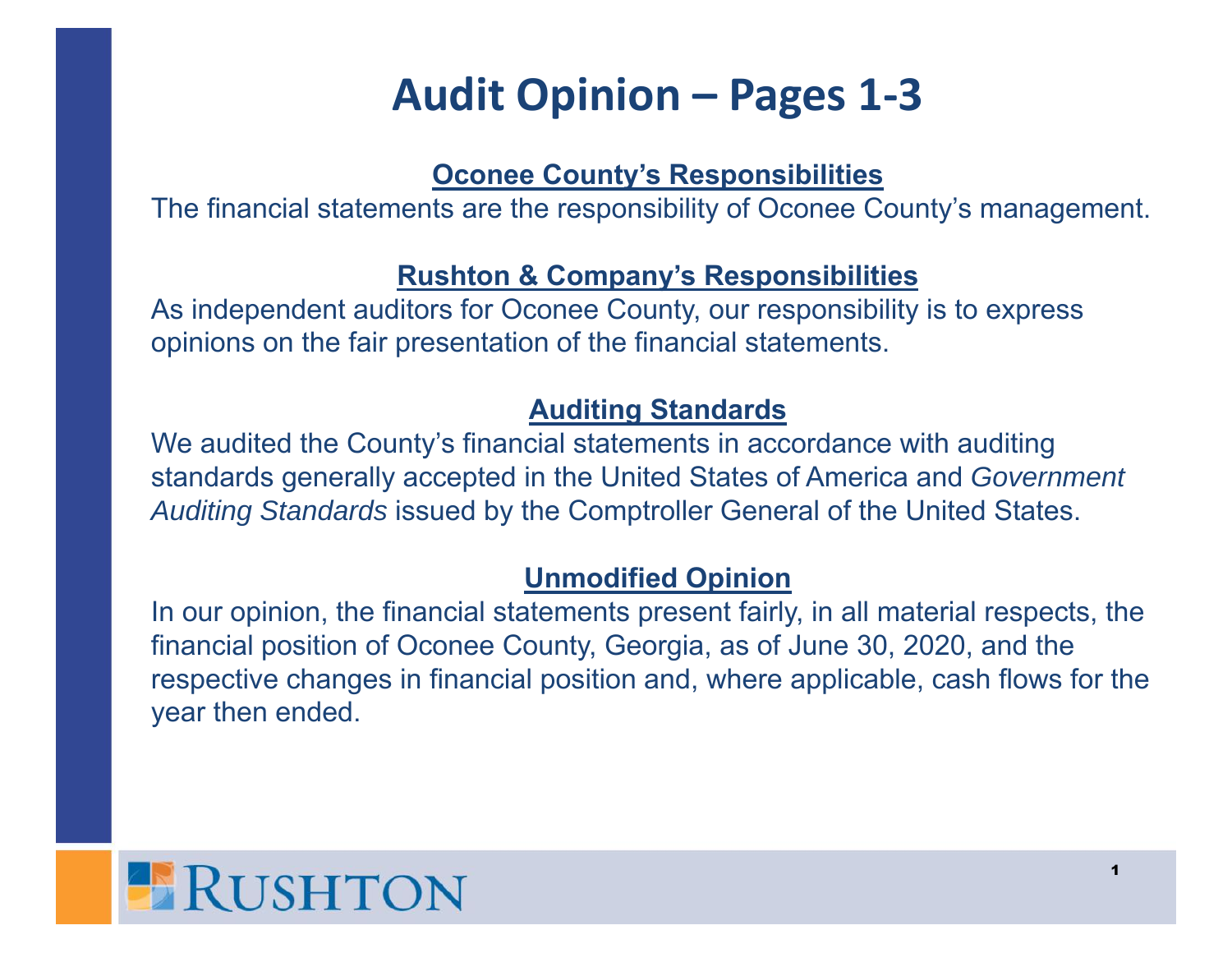## **Government‐wide Statements**

These statements provide the reader with information on the County as a whole, using the full accrual basis of accounting. Columns for the governmental activities, the business-type activities, and the component units.

Two statements:

Statement of Net Position – Pages 15 - 16

Presents the assets, liabilities, and residual net position of the County

Statement of Activities – Page 17

**Presents the results of operations of the County** 

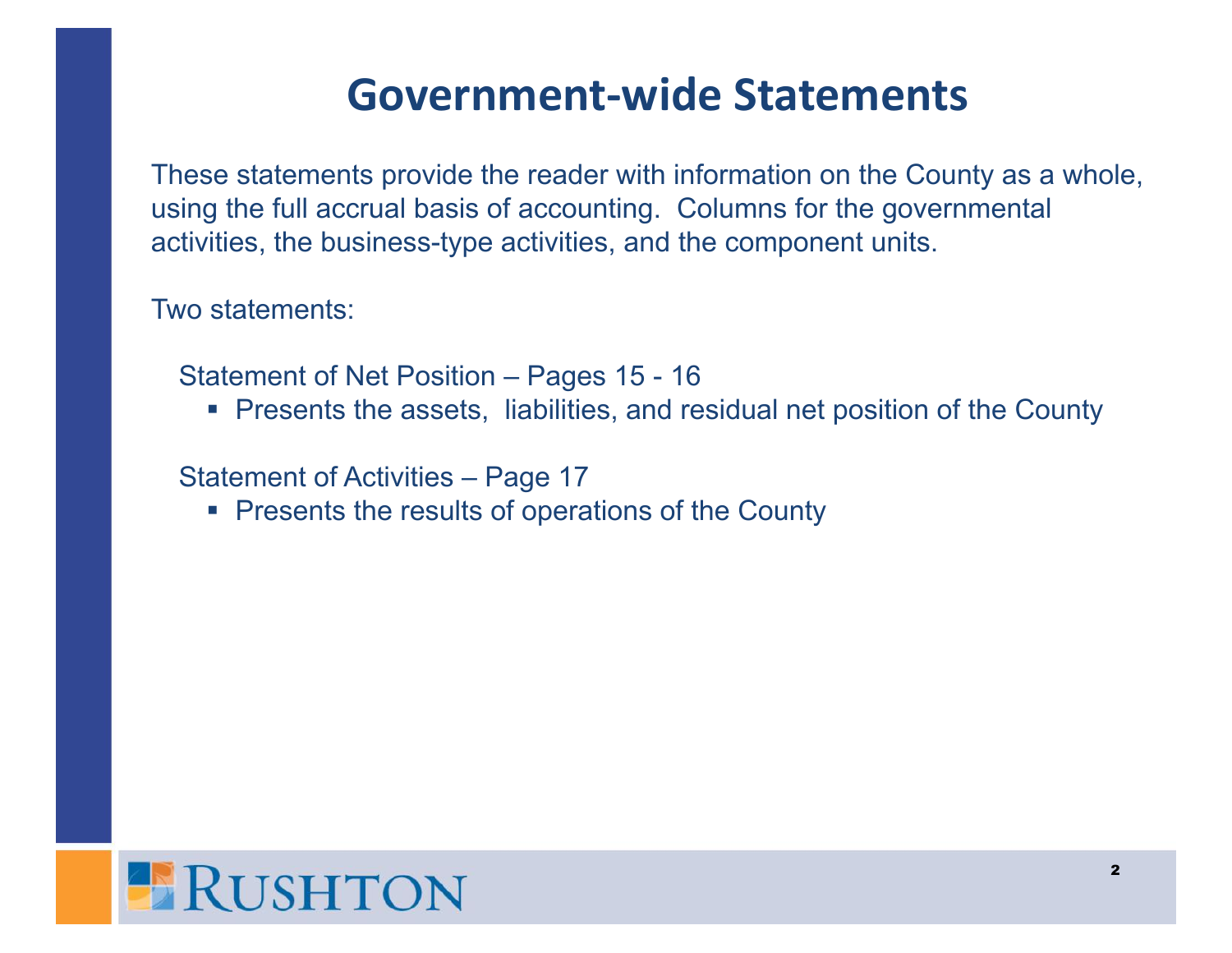## **Net Position – Last 3 Fiscal Years**

|               | <b>Net Investment</b> |                     |    |                     |                     |              | <b>Revenues</b>     |                         |
|---------------|-----------------------|---------------------|----|---------------------|---------------------|--------------|---------------------|-------------------------|
| <b>Fiscal</b> | in Capital            | <b>Restricted</b>   |    | <b>Unrestricted</b> | <b>Total</b>        |              | <b>Over (Under)</b> |                         |
| Year          | <b>Assets</b>         | <b>Net Position</b> |    | <b>Net Position</b> | <b>Net Position</b> |              | <b>Expenses</b>     |                         |
| 2018          | \$154,007,271         | \$15,905,270        | -S | 806,958             | \$170,719,499       | $\mathbb{S}$ | 6,817,825           |                         |
| 2019          | 164,476,069           | 10,574,566          |    | (537, 337)          | 174,513,298         |              | 3,793,799           | $\overline{\mathbf{1}}$ |
| 2020          | 165,441,786           | 10,890,952          |    | 5,638,468           | 181,971,206         |              | 7,457,908 2         |                         |

- **1** Capital grants and contributions and property taxes increased; public safety, public works, and water and sewer expenses increased
- **2** Revenues remained similar to prior year; public works and water and sewer expenses decreased

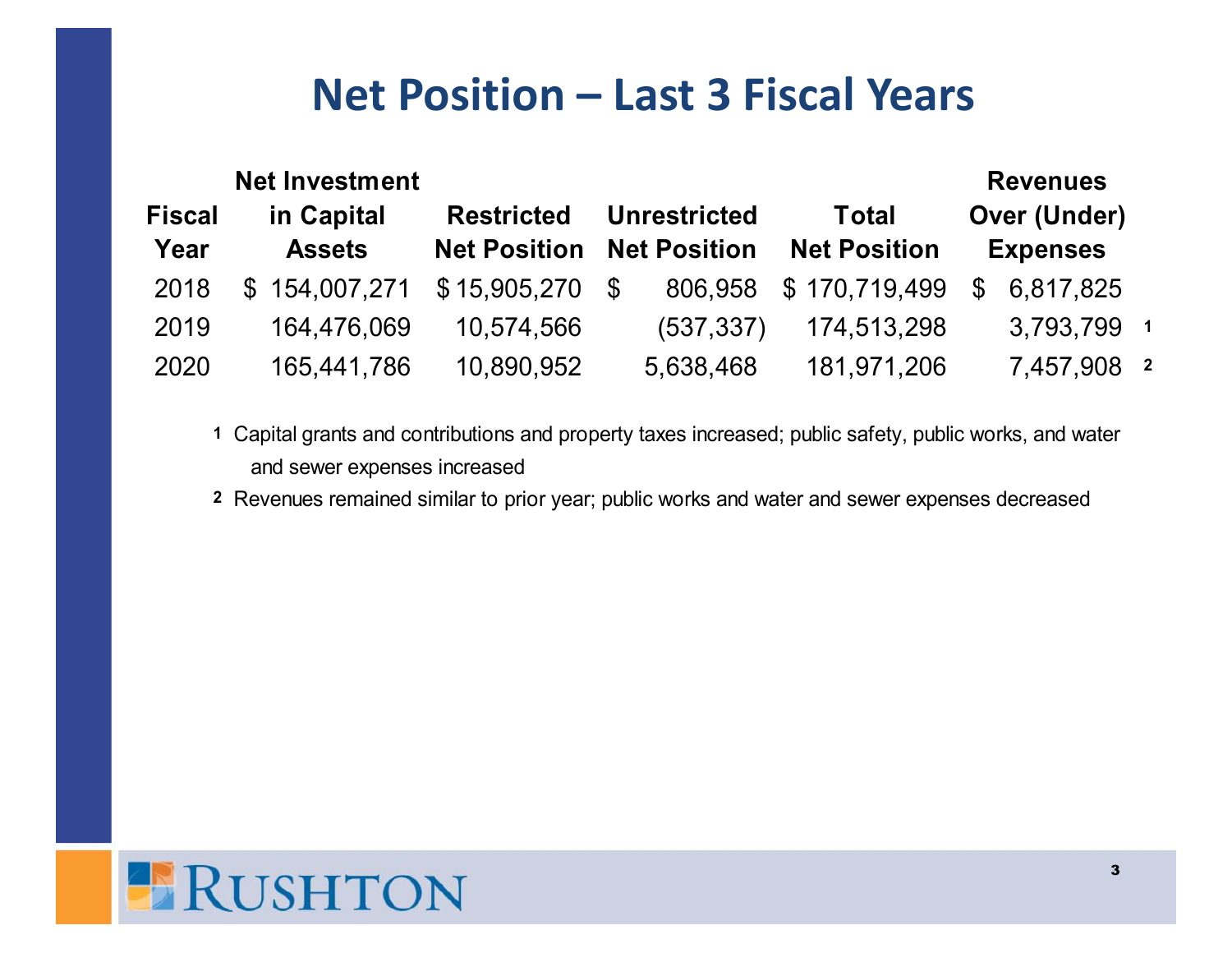## **General Fund – Pages 22‐23**

### **Revenues**

■Increased \$1,973,824, 6.3%

- $\bullet$ Property taxes increased \$1,364,477
- Title ad valorem taxes increased \$631,748

### **Expenditures**

Decreased \$3,282,617, 10.7%

- $\bullet$  Public safety department decreased \$923,880 due to fire department capital outlay
- $\bullet$  Public works department decreased \$2,414,348 due to road maintenance and capital outlay
- $\bullet$  Parks and recreation department decreased \$134,130 due to personal services and contract services

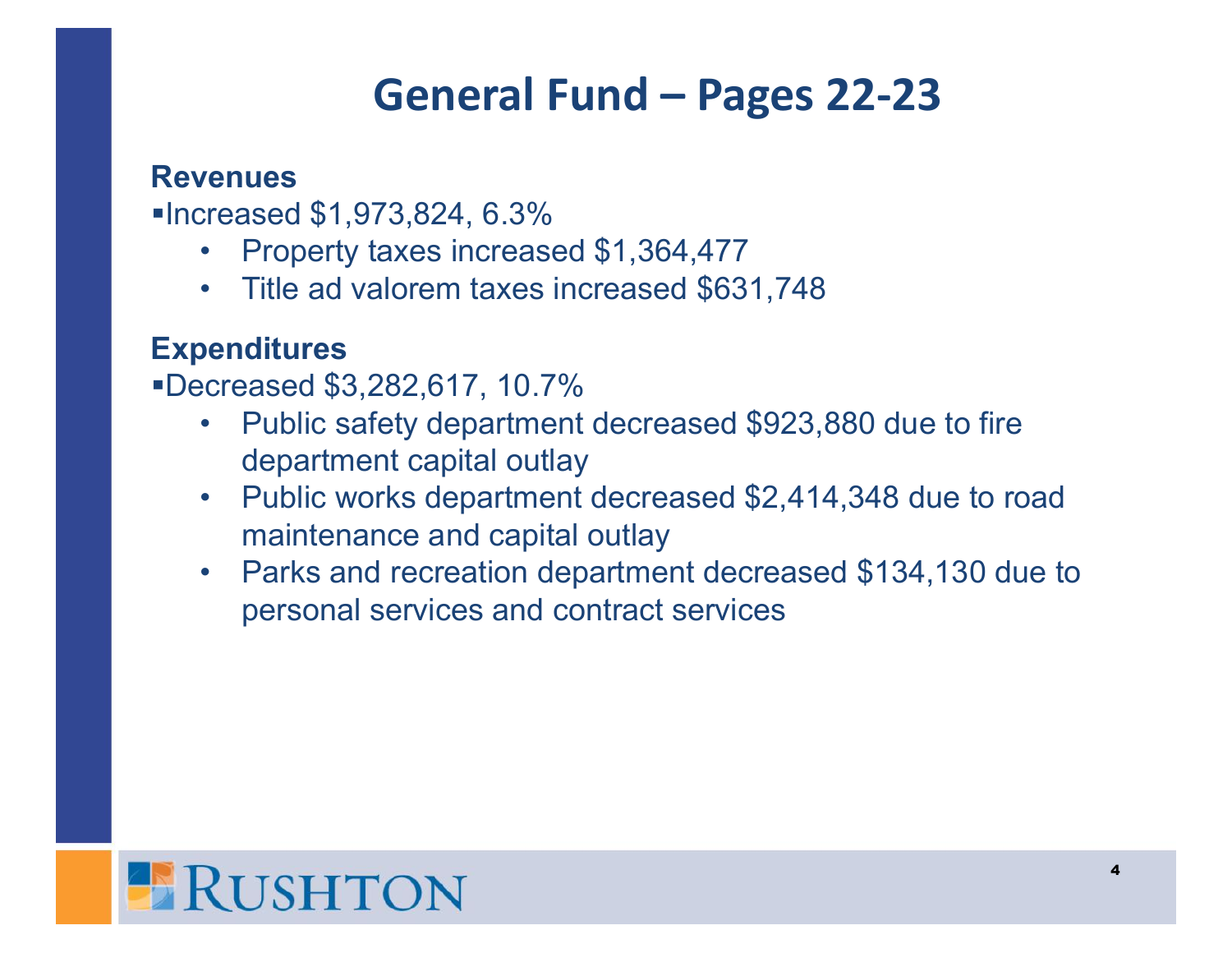## **General Fund**

### **Revenues and Expenditures – Last 3 Fiscal Years**



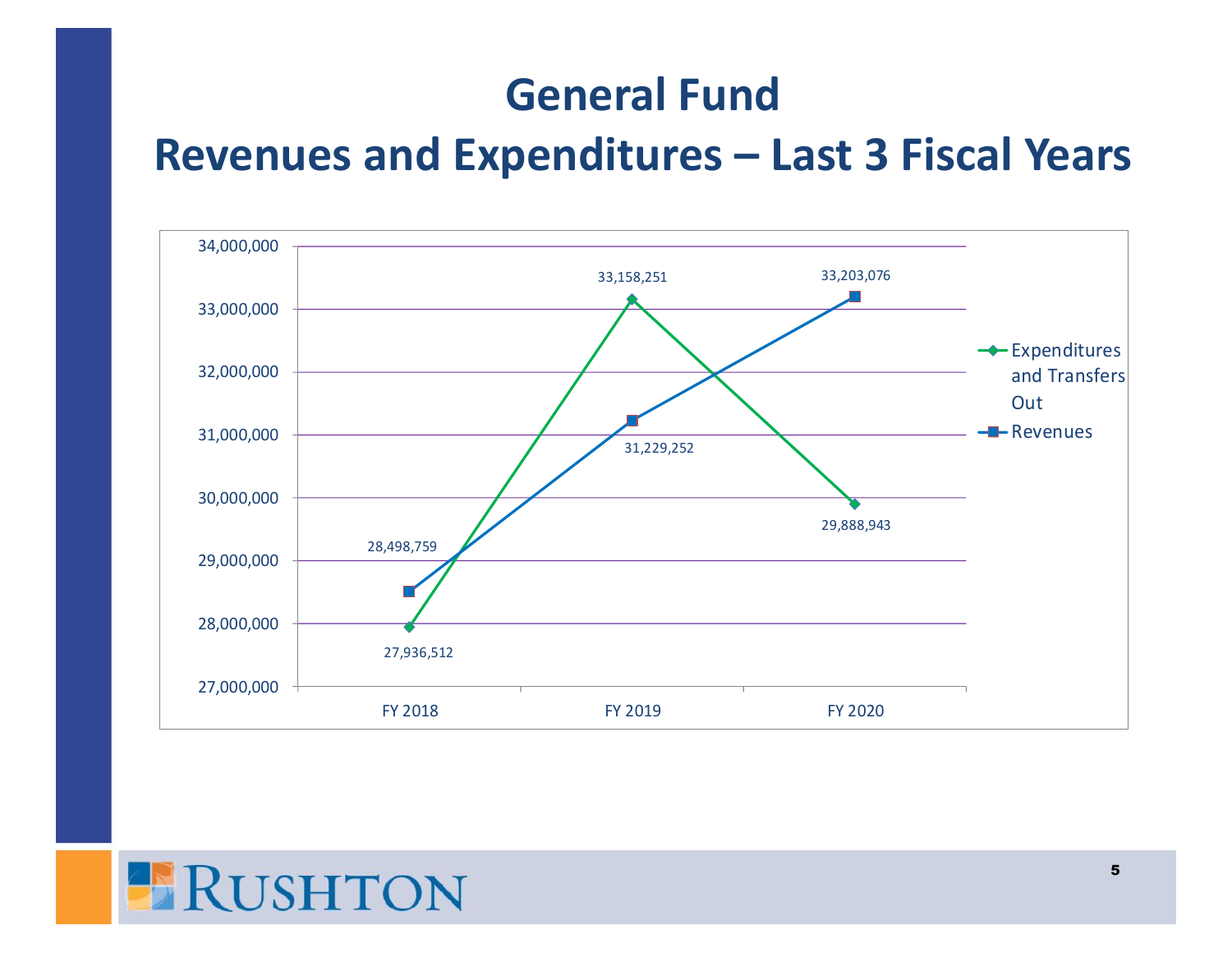## **General Fund – Revenues by Source**



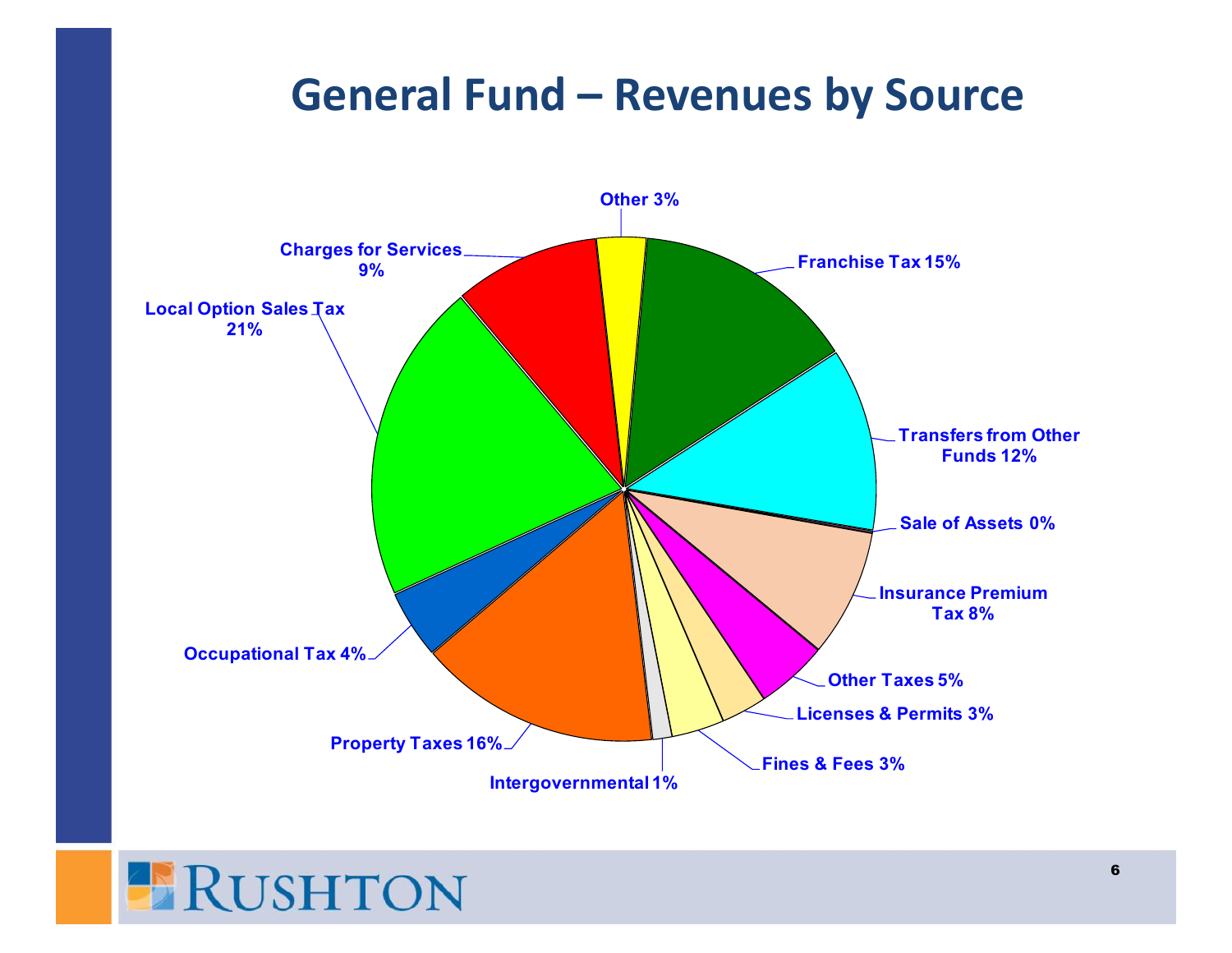## **General Fund – Expenditures by Function**



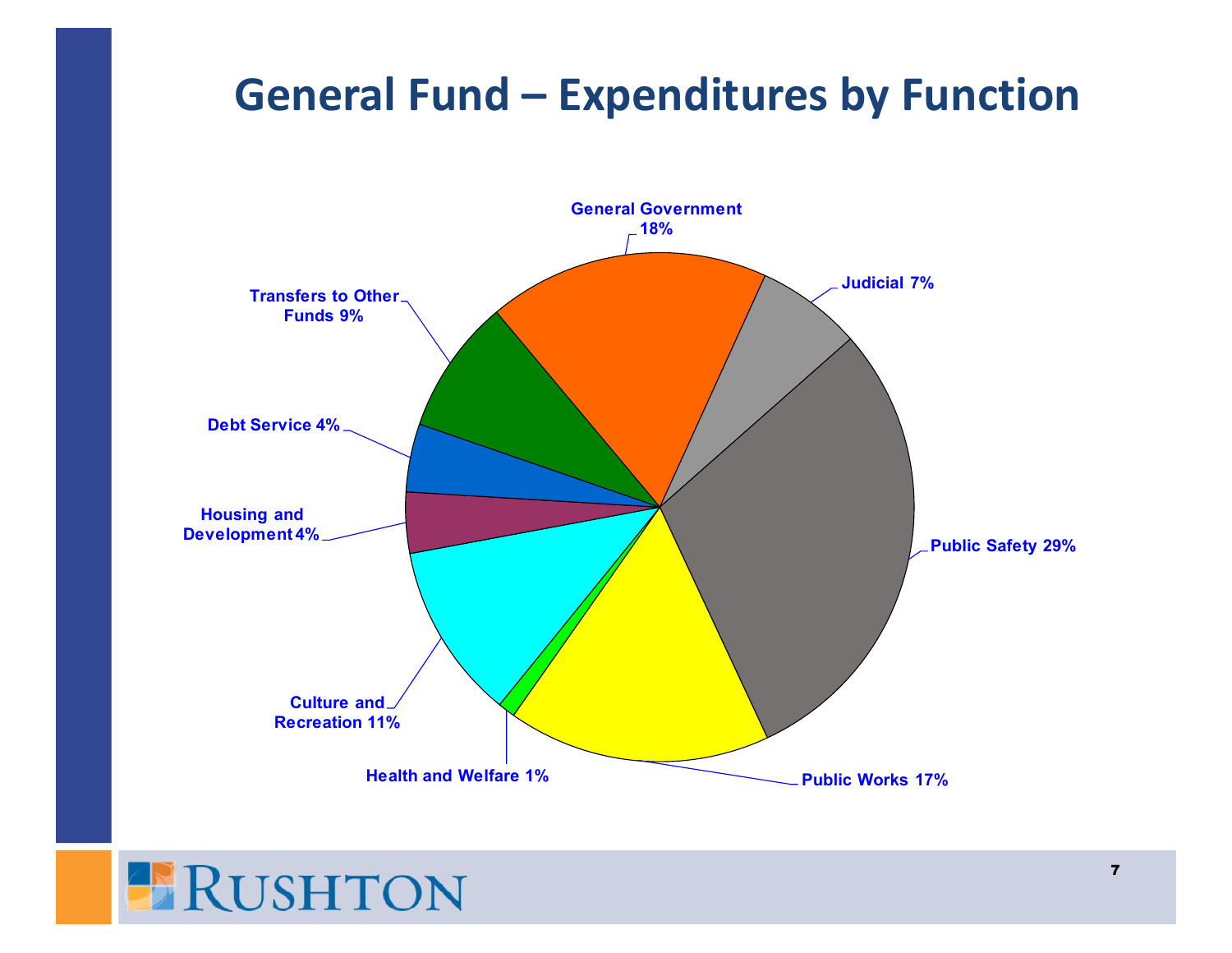# **Department of Water Resources Fund Page 26**

### **Operating Revenue**

- Increased \$663,079, 6.2%
	- Water sales increased by \$1,023,475
	- $\mathcal{L}_{\mathcal{A}}$ Sewer sales increased by \$89,016
	- $\mathcal{L}_{\mathcal{A}}$ Wastewater capacity charges decreased by \$409,306

### **Operating Expenses**

- Decreased \$1,601,207, 15.6%
	- Costs of sales and services decreased \$1,838,901
	- **Personal services increased \$83,545**
	- Depreciation increased \$154,149

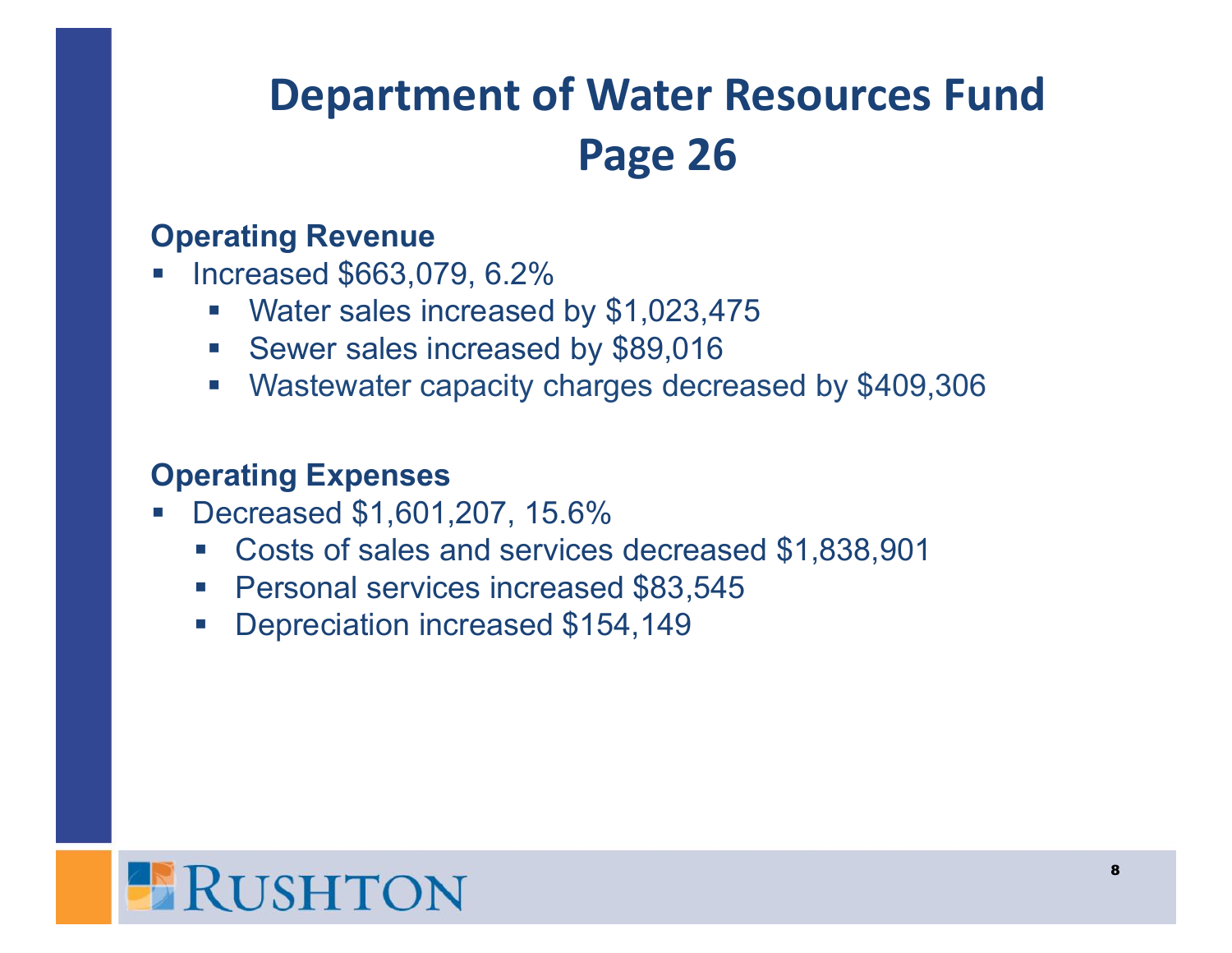# **Schedule of Projects Financed with Special Purpose Local Option Sales Tax – Pages 103‐104**

### **\$7,276,892 Expended**

- \$2,913,627 for 2004 Referendum
- \$53,732 for 2009 Referendum
- \$4,309,533 for 2015 Referendum

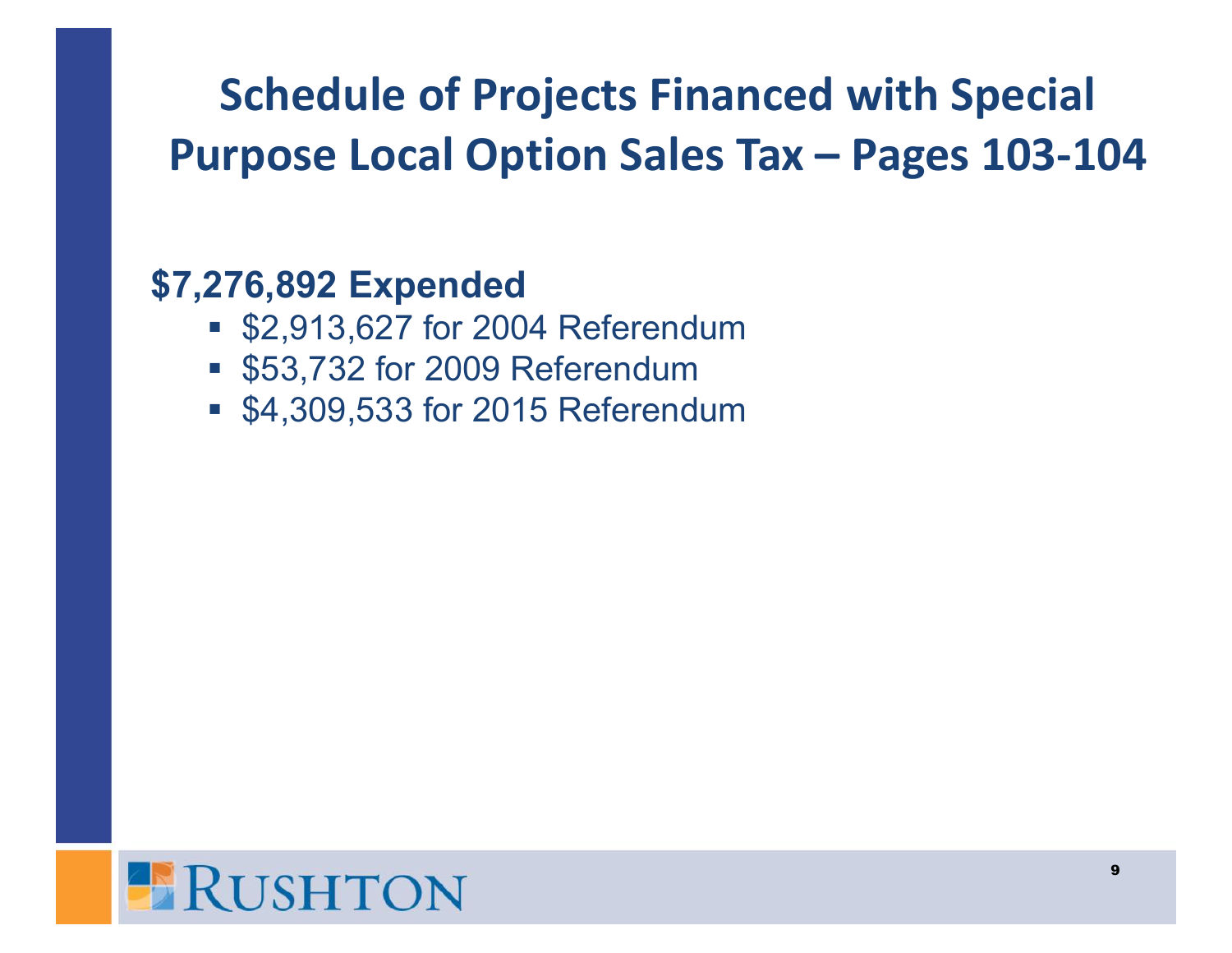# **Report on Internal Control and Other Matters – Pages 101‐102**

In accordance with *Government Auditing Standards*, we have issued our report on our consideration of Oconee County's internal controls and our tests of compliance.

This report describes the scope of our testing of internal control and compliance, and the results of that testing, but is not intended to provide an opinion on the internal control or compliance.

No material weaknesses and 1 significant deficiency were noted in the internal controls of Oconee County.

No instances of material noncompliance or other matters were noted.

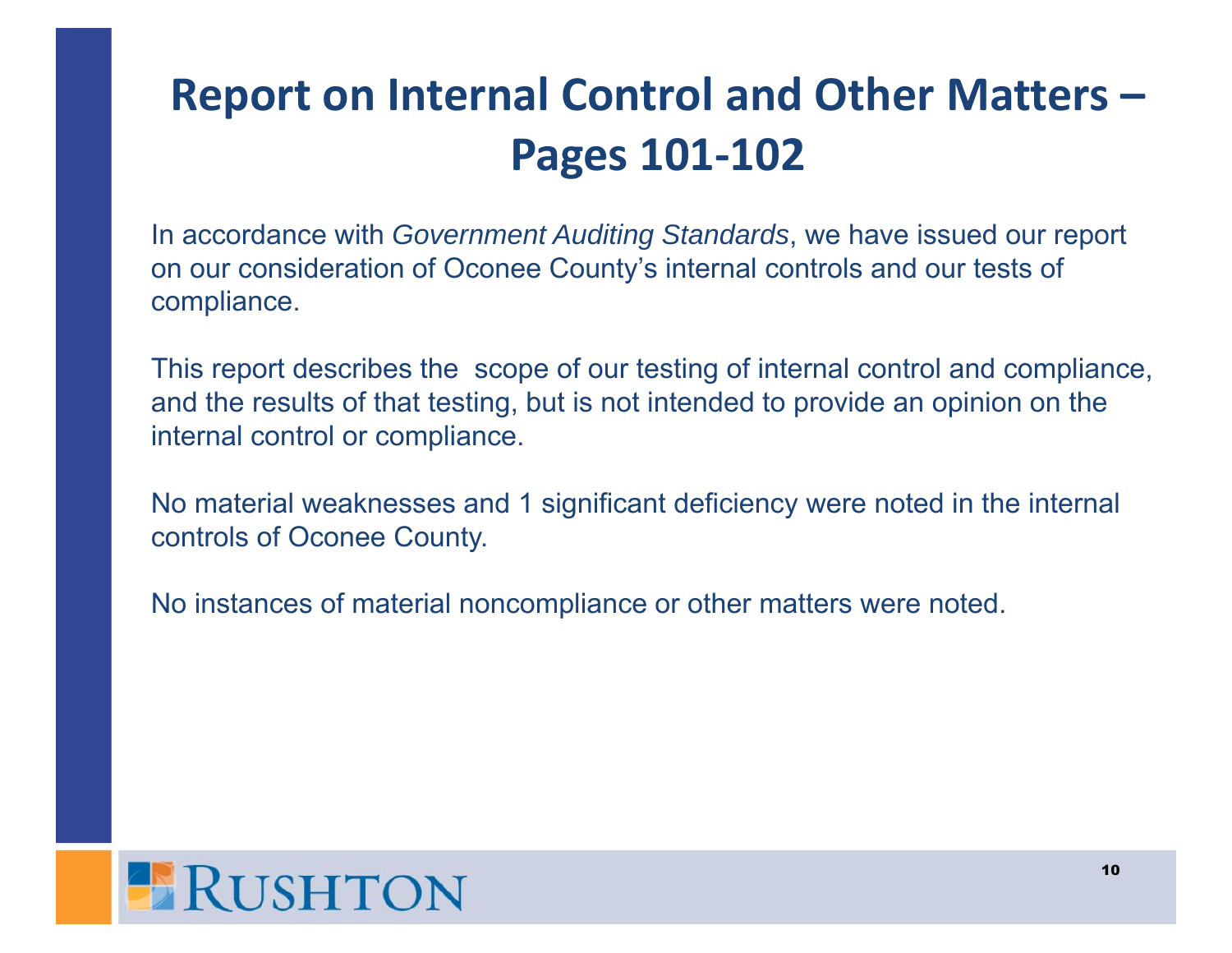# **Future Reporting Changes GASB 84**

The Governmental Accounting Standards Board (GASB) has issued Statement No. 84, *Fiduciary Activities*. Effective for Oconee County for fiscal year ending June 30, 2021.

The statement establishes criteria for identifying fiduciary activities of all state and local governments.

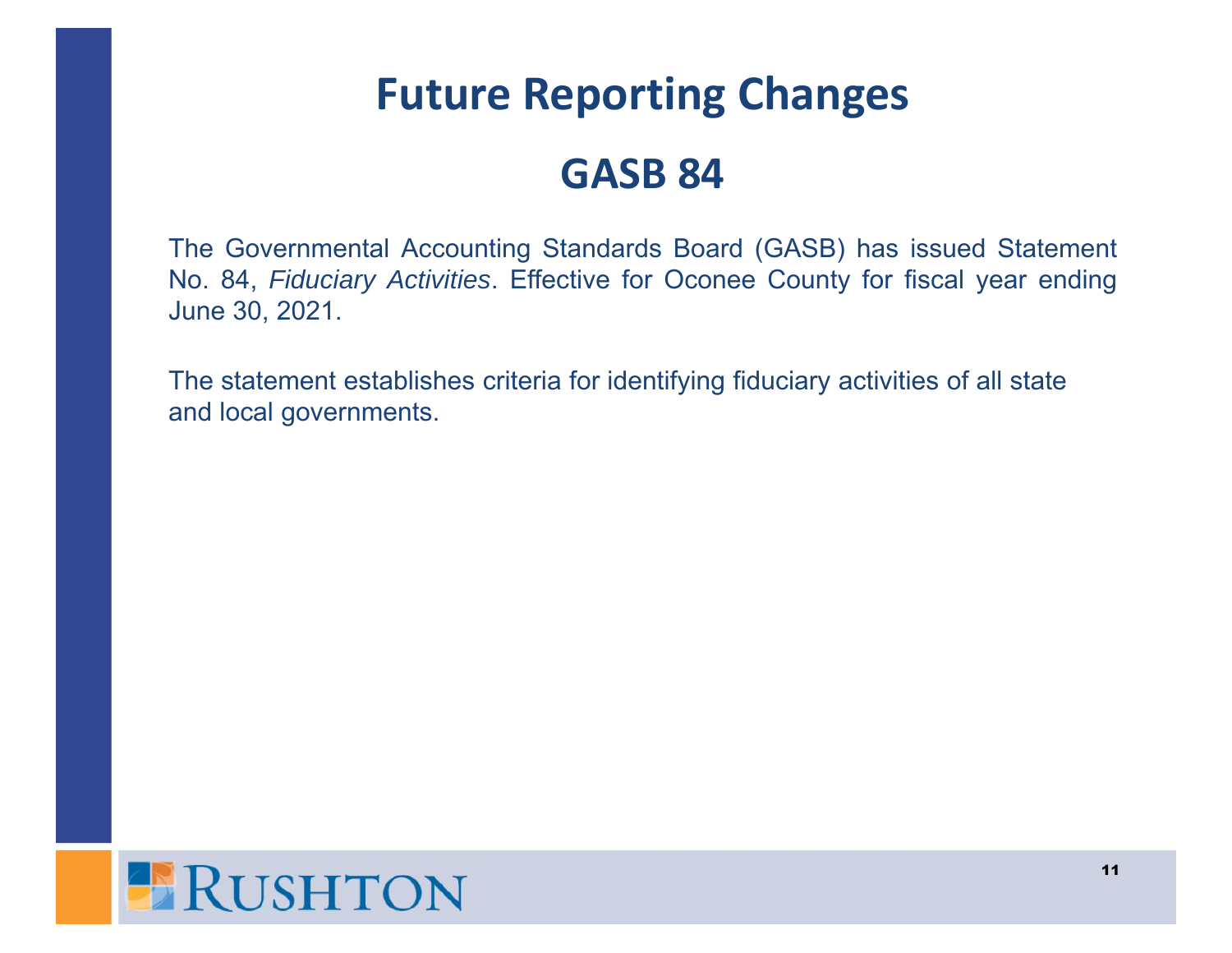# **Future Reporting Changes GASB 87**

The Governmental Accounting Standards Board (GASB) has issued Statement No. 87, *Leases*. Effective for Oconee County for fiscal year ending June 30, 2022.

The statement establishes <sup>a</sup> single approach to accounting for and reporting leases for state and local governments. The statement requires governments to recognize certain lease assets and liabilities that previously were classified as operating leases.